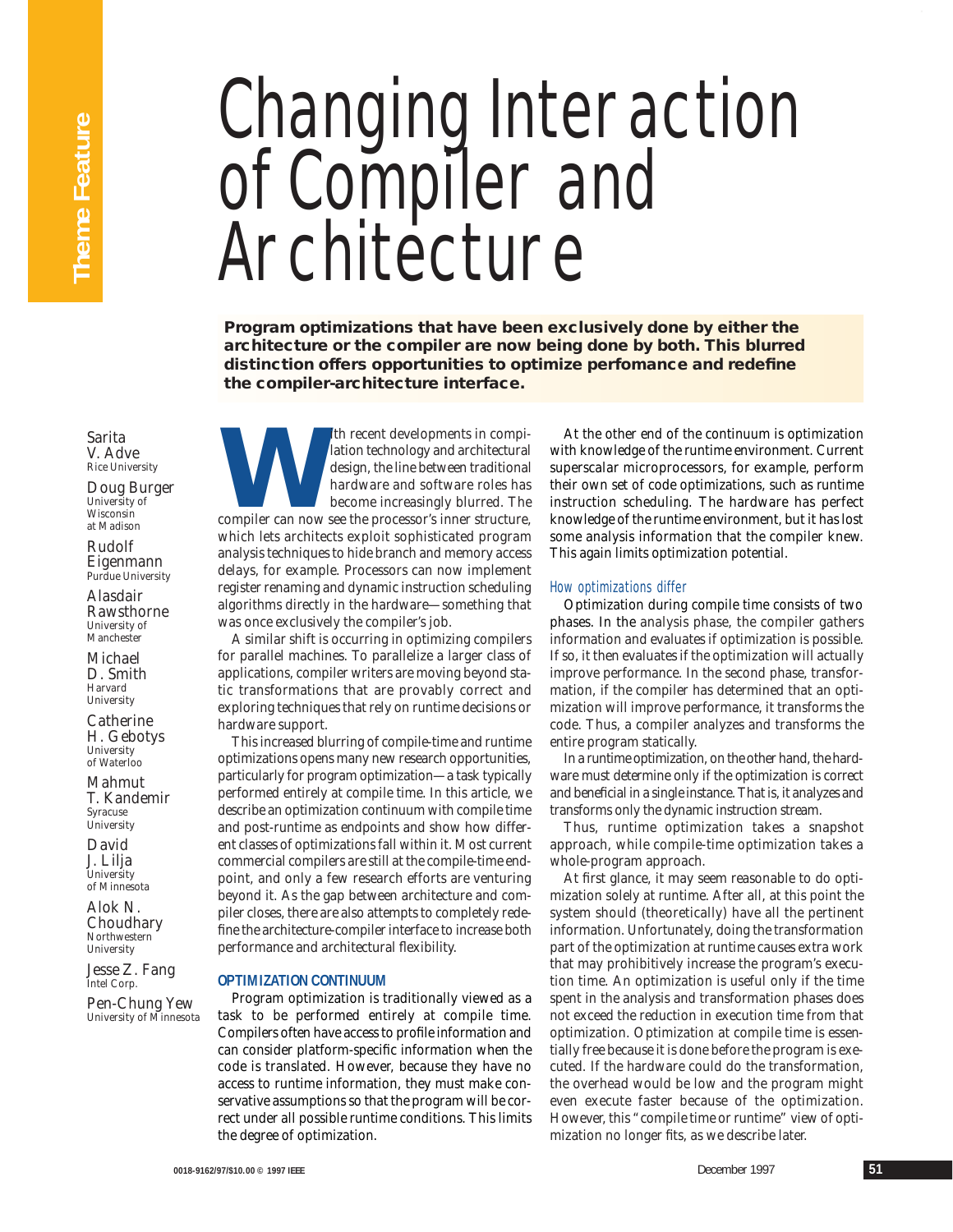**Figure 1. An optimization continuum. As the program progresses from compile time to post-runtime—through linking, loading, and runtime—the system gathers additional information, as the widening bar above the continuum line shows. By postruntime, it has a complete execution history.**



#### Information flow

In its simplest form, the optimization continuum represents points at which the entire analyze-and-transform process can take place—from compilation to linking to loading to runtime and finally to post-runtime. Figure 1 illustrates these points. As the graduated bar on the continuum shows, the system gains increasing amounts of information as it gets closer to runtime—assuming it loses no information along the way. It begins at *compile time* with information only from static analysis. During *linking*, the code of separately compiled modules and libraries is available for analysis, which lets the system optimize the entire program. During *loading*, it gets additional information about the target machine environment, which means that it can further optimize the program for the specific machine. At *runtime*, the processor knows the exact numeric values of program variables, which means it can analyze and optimize the program to those values. Finally, at *post-runtime*, the system can review the full execution history to adjust for the next execution.

By now the fundamental tension between the two endpoints should be evident: the need for more information drives the optimization process toward runtime; the overhead costs pull it back toward compile time. This tension means researchers and developers must change their view of optimization. It is no longer an atomic process that must occur in its entirety at one point. Rather, it is a process of narrowing choices. At each point, the system should do as much of the transformation as possible given its limited information, offloading some of the optimization overhead from later points. This implies that the parts of the optimization should be broken across the continuum.

#### Optimization decomposition

If you view optimization as parts scattered along the continuum, the next logical step is to determine what exactly should fall where—that is, how exactly do you decompose optimization to properly balance useful information and optimization overhead? This question has no general answer except that, ideally, cooperation between the compiler and runtime system will allow access to all information in the continuum and at a low overhead.

**Cooperation strategies.** To see how this cooperation could work, consider a hypothetical database that holds the results of the analyses performed during compilation, linking, loading, and running—that is, the analysis is essentially distributed across many optimization stages. The database contains the important information for transformers, including static and dynamic information about program input variables, the structure of library routines, architecture and execution environment descriptors, and profile data. During transformation, the transformer uses query functions to obtain the results of the pertinent analyses.

Developing such a database is not merely a matter of implementing the entry and query functions. Both entry and query operations introduce overhead that may offset the benefits of the optimizing transformation. Also, how do you encode information in the database? Keeping the encoding close to the data format of the entry and query functions keeps their overhead low, but these formats may vary widely between compiler and machine architectures. For example, what if the machine architecture had to be compatible with old instruction sets? This kind of constraint could greatly limit the database's usefulness.

Suppose you are storing the results of a data dependence analysis. The analysis attempts to determine whether a load and a store access the same address. When the system can determine that the instructions are indeed referencing distinct addresses, many transformations are possible, such as moving code some place that leads to a better instruction schedule, marking a loop as parallel, or conducting a coarser grained speculative execution.

**Query efficiency.** In many contexts, it is too expensive to gather data reference and range information to determine if two memory accesses conflict. Gathering the access expression, such as the index expression of an array and the ranges for the expression variables, is a reasonable task for a source-level translator, but using classical analyses to extract this information from object code may be prohibitively expensive.

The main difficulty, however, is that neither a source-level translator nor a code-generating compiler has access to all the necessary information. Thus, dependence analysis should occur closer to runtime, combining the advantages of high-level compiler analysis and accurate runtime information. This might be possible if the analysis part of the optimization is distributed over several analysis phases, while the relevant information is exchanged consec-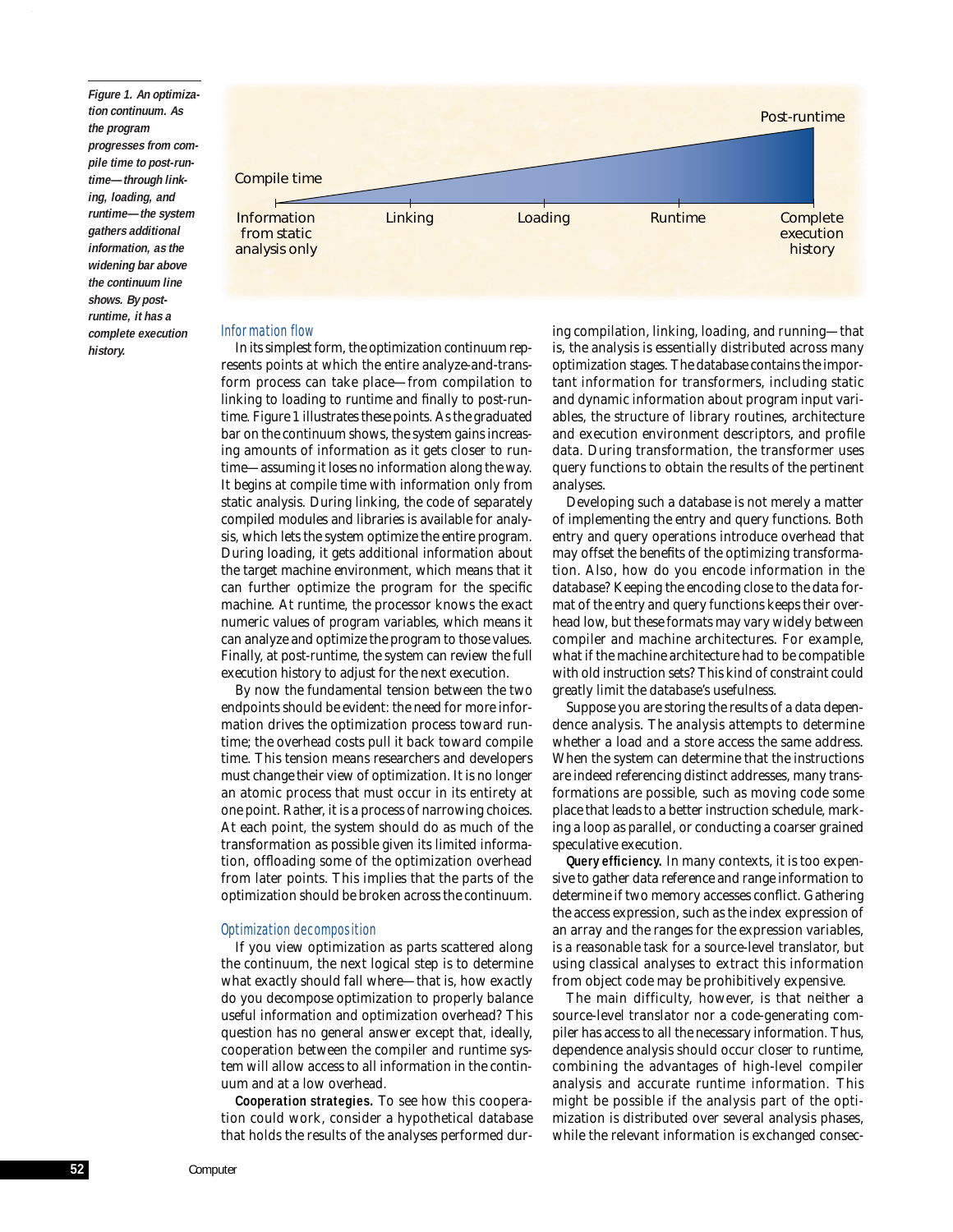

**Figure 2. Where various program optimization opportunities fall along the continuum in Figure 1.**

utively between phases. This approach, of course, means that different optimizers must cooperate.

Techniques to reduce the overhead of performing the transformation and to improve the efficiency of querying the conceptual database for dependence analyses are important because they will allow the actual transformations to be performed closer to or at runtime.

## **TAXONOMY OF OPTIMIZATIONS**

Figure 2 shows the same continuum as in Figure 1 but with points at which the compiler has opportunities to optimize the program.

#### Static transformations

In a static transformation, the compiler performs a single transformation at compile time. Most current compiler optimization techniques are static.

**Explicit cache control.** Most compiler scheduling algorithms assume that either all loads will hit or all loads will miss in the cache, although more recent techniques perform latency-sensitive load scheduling.<sup>1</sup> Nevertheless, to exploit these techniques, researchers must address significant challenges, such as memory disambiguation at compile time, which involves pointer analysis.

One way to reduce the effects of load misses is to improve the locality of accesses. Techniques to do this include *iteration-space transformations*, *permutation and tiling*, *data-space transformations*, and *hooks* that give the compiler more direct control of the cache. In fact, nearly every cache parameter and policy can be put under compiler control, including the cache-line size, the write policy, the data flush policy, the prefetch policy, whether to bypass the cache, and whether to load data only in the cache's lower levels.

Although recent processors have begun to provide some of these hooks, significant work is required for compilers to keep the techniques from interfering with each other. Further, because some techniques reduce load misses by increasing bandwidth requirements and resource contention, compiler algorithms that use these techniques must do a resource-sensitive analysis to trade off cost with expected benefit. Typically, compilers have done an optimization whenever resources were available; now, however, they must begin to evaluate how using a particular resource will affect another.

**Explicit control of disk-memory interface.** Many of the issues in explicit cache control also apply to the explicit control of the disk-memory interface. Many scientific applications have large data sets that require out-of-core computation. Their performance is greatly limited by the disk-memory interface, which in current systems is managed entirely by the operating system. Compiler optimizations that maximize page reuse and control various parameters can enhance the interface's performance. These parameters include page size, the translation look-aside buffer, and the page-replacement policy. The challenges here are similar to those of explicit cache control transformations, although approaches that use explicit file I/O can offer the compiler even greater control over data layouts on disks, the access pattern, and the striping style of data across disks.

## Dynamic selection of static transformations

With dynamic selection, the compiler generates multiple possible transformations for different cases that it cannot resolve at compile time. It then selects the appropriate transformation when it has enough information, typically at runtime. A simple example of dynamic selection is early microprocessor system code, which had to work both with and without a math coprocessor.

A disadvantage of this technique is that it can produce substantially larger programs because it must have several different code sequences. However, the benefit of choosing the correct transformation may outweigh the overhead associated with the runtime decision and the larger code size. A runtime check may also be expensive, such as in a data dependence test, but hardware support can reduce this overhead.

**Runtime disambiguation using static checks.** A simple example of runtime disambiguation is to have the compiler insert additional code, such as arraybound checks, so that the processor can verify runtime conditions. It can also insert code checks to verify data dependence assumptions made during optimization.

For example, the RTD runtime disambiguation system2 inserts conditional statements into the compiled code to check aliasing between indirect memory references. It inserts checks whenever the static alias analysis fails to generate a definitive answer and when rearranging these memory operations would lead to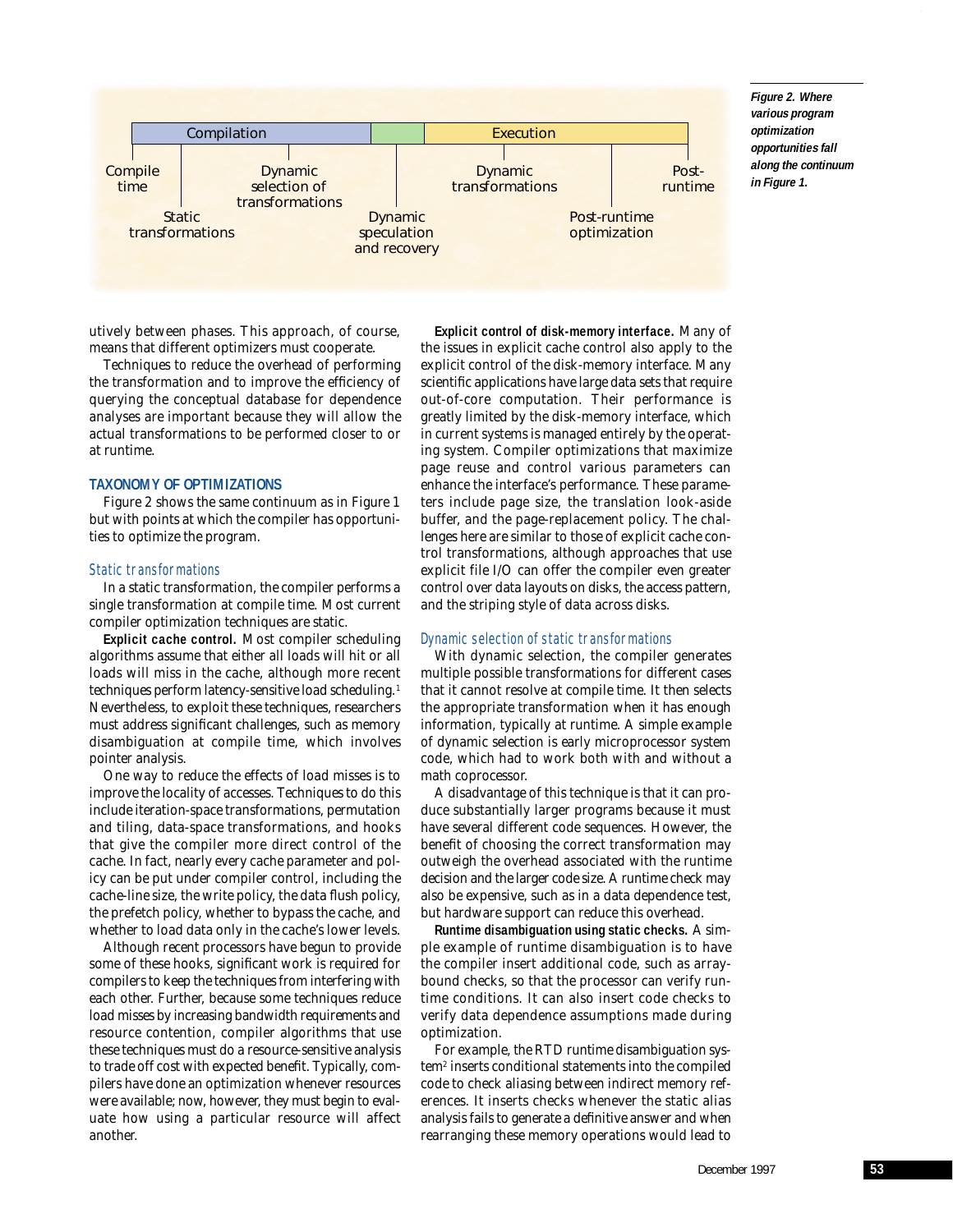**With dynamic selection, the compiler generates multiple possible transformations for different cases that it cannot resolve at compile time.** 

a better instruction schedule. One branch of the check leads to an optimized code sequence that assumes no aliasing; the other branch leads to an optimized code sequence that assumes the references are aliased. RTD improved performance on several benchmark applications by 100 to 170 percent.<sup>2</sup> Other researchers could extend this basic idea to create simple code checks for different key pieces of runtime information.

**Eliminating unnecessary work.** *Common subexpression elimination* is an optimization used at compile time to avoid recalculating values used several times within a small program section. Avinash Sodani and Gurindar Sohi used the same idea for runtime optimization by buffering individual instructions along with their operands and results.3 When the instructions are later fetched to be reexecuted, the saved result from the previous execution can be used if the current operands match those in the buffer.

With compiler and hardware support, designers can extend this reuse concept to support *hardware "memorization*." Here, the compiler identifies a computational tree containing a sequence of instructions, in which intermediate results are not used outside it. The compiler then identifies the source operands to the tree so that each time it enters the tree, the hardware can check the input operands with the values used in the tree's previous execution. If they all match, the hardware can reuse previous results instead of having to recompute all the instructions in the tree.

The same compiler analysis can benefit DataScalar architectures.4 These proposed architectures run uniprocessor binaries across multiple processors, each of which is tightly coupled with a fraction of the program's physical memory. Each processor runs the same program, performing redundant computation, and broadcasts needed local operands to all other processors. When the compiler identifies an isolated tree, each DataScalar node can check if it owns all the source operands for the tree. If so, all other nodes branch around the computation. The owner computes the results and broadcasts them to the other nodes.

This technique saves computation at all but one node and thereby reduces total off-chip traffic.

**Multiversion loops.** For some loops, the compiler can generate two versions, one that could be executed serially and one that could be executed in parallel. At runtime, the compiler chooses the correct version after reading the actual value of the variable that determines the existence of a data dependence.

Another way is to introduce a parallelization *threshold*, the point at which the overhead of parallel execution outweighs any benefit. If a loop does not have a sufficient number of iterations, for example, the compiler will choose the serial loop.

## Dynamic recovery of speculative transformations

If the condition that violates a transformation is relatively rare, the compiler can defer the decision-making process and speculate that a transformation is valid. After or while the pertinent section of the code executes, the runtime system can check to verify that the optimization was correct for the conditions that actually occurred. If the conditions were incorrect for the transformation executed, the system must roll back to a point before it executed the offending code section or must repair any changes it made.

As long as the cost of the verification, rollback, and reexecution does not outweigh the benefit of the optimization, the technique will improve overall performance.

**Control speculation.** In this technique, which is common in current microprocessors, the hardware guesses the outcome of a conditional branch before it can evaluate it. The processor can then continue fetching and issuing instructions down one possible branch path before it has resolved if the path is the correct one. The compiler can move control-dependent instructions above the conditional branches on which the instructions depend.<sup>5</sup> However, it must be able to guarantee, without hardware assistance, that these speculative instructions do not destroy program semantics if it has predicted the outcome of the conditional branch incorrectly.

The requirements of ensuring safe speculation at compile time severely constrain the compiler's ability to move code through the program (global code motions). Several researchers have proposed new architectures that let the compiler perform potentially unsafe code moves by indicating which instructions are speculative and on what condition they depend. With this compiler assistance, the hardware can nullify the effect of the instruction if its speculation was incorrect. *Boosting*<sup>6</sup> is an early example of such an architectural mechanism. Conversely, the Multiscalar processor<sup>7</sup> is an example of how a processor can use compiler support for dynamic speculation, but use only the hardware to track speculative instructions and conditions that signal an incorrect speculation.

Multiscalar processors execute a serial instruction stream on multiple processing elements by having one stage execute part of the program nonspeculatively, while the other processing elements speculatively execute groups of instructions found farther along in the instruction stream.

**Data-dependence speculation.** The compiler can also speculate on dependences between memory operations, on the result of a load operation, or on any other currently unknown (or unavailable) piece of process state.

The MCB (Memory Conflict Buffer),<sup>8</sup> for example,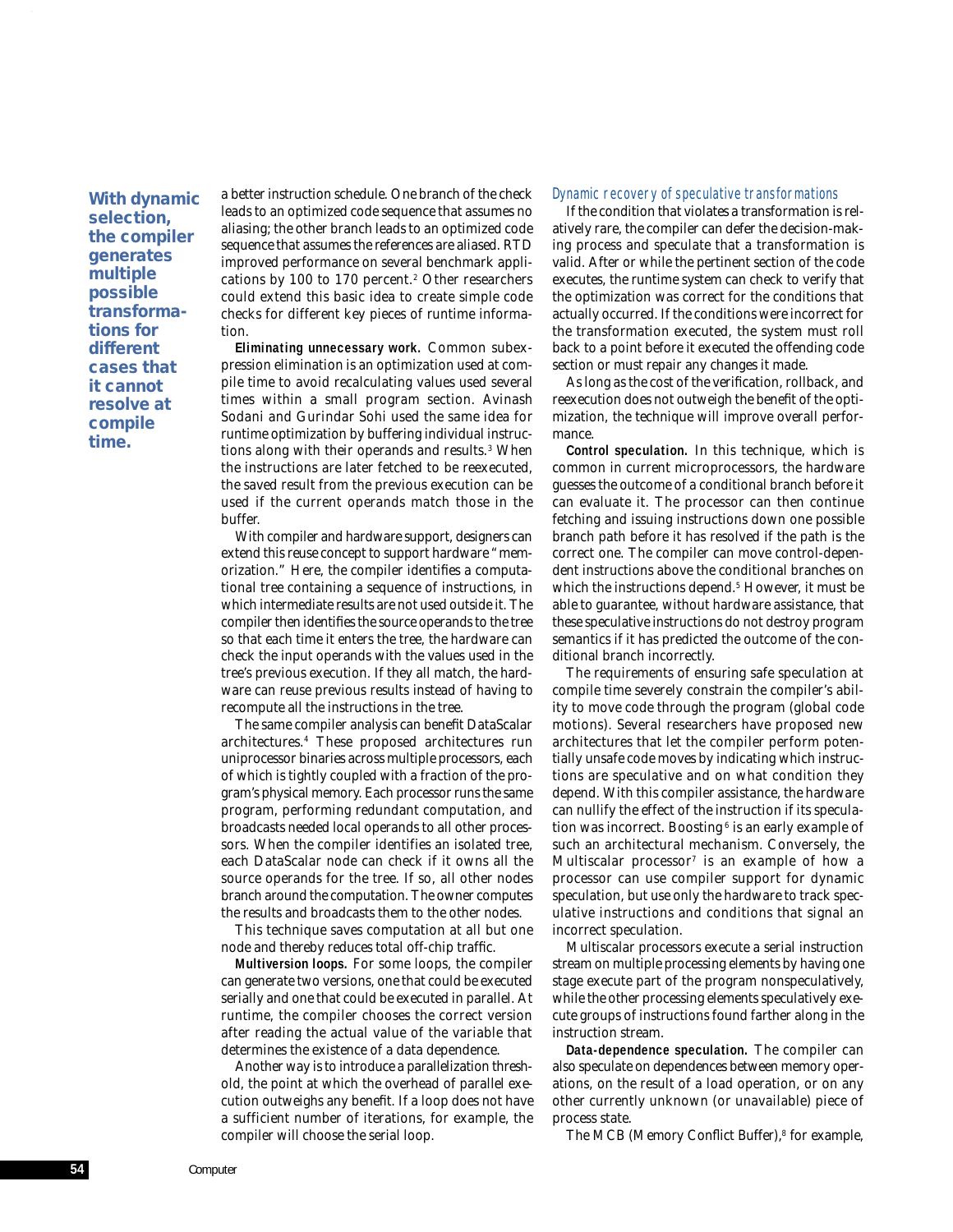lets the compiler move load operations above potentially aliased store operations by maintaining the addresses of speculative loads and checking these addresses against stores it found before the loads but which it reorganized to issue later. When a dependence is violated, the hardware redirects execution to a piece of compiler-generated code that repairs the program state.

Similarly, the *squash buffer*<sup>9</sup> holds loads that are likely to cause rollbacks as a result of a dependence. When the processor finds a suspicious load in the squash buffer, it keeps the load from issuing until all store addresses ahead of it in the reorder buffer have been resolved.

With these types of hardware structures, the processor can speculatively issue the load earlier while recovering from an incorrect speculation (MCB), or it can speculate incorrectly less often (squash buffer).

**Speculative parallelization.** Sometimes the compiler cannot determine if a construct, such as a loop, is parallel at compile time. In speculative parallelization, the construct in question is instrumented with code that lets the compiler verify whether it should have been executed in parallel.10 Instrumenting a loop, for example, involves setting bits in shadow copies of arrays and using bit operations on the resulting bit vectors. To minimize the runtime overhead of this scheme, the processor compares the variables whose values determine if the loop can be parallelized from run to run of the same loop. If the values do not change, the chosen optimization for the loop's next execution (either serial or parallel) is the same as for the last execution of the loop.

The overhead decreases even more if the compiler can prove statically at compile time that the decision variables do not change between consecutive loop executions. Instructions that support appropriate bit operations could substantially increase this technique's applicability.

## Dynamic transformations

Dynamic transformations delay producing the final optimized code until runtime, although they may use the results of previous analyses. For example, most modern microprocessors now use dynamic instruction scheduling, in which instructions may be issued in an order different from that of the static program. Although the compiler generates an instruction schedule, the hardware dynamically tracks dependences among instructions to allow independent instructions to issue ahead of stalled instructions that reside earlier in the static instruction stream. The processor thus continuously transforms the static instruction schedule into a dynamic schedule that can hide unpredictable latencies, such as cache misses. The overhead of this scheme consists mainly of extra hardware, such as register-renaming logic, a reorder buffer, extra

reservation stations, and dependence state. However, with the silicon area now available, the hardware overhead is acceptable.

Dynamic code generation is another way to delay the final generation and optimization of a code section until runtime. For example, the runtime system can use data bound at load time and invariant over a specific program run to perform optimizations such as constant propagation and folding, common subexpression elimination, and branch elimination. This technique has also been used in operating systems to eliminate the repetitive checking of environment variables and to improve execution efficiency in languages that use dynamic type information.

#### Post-runtime optimizations

Here, an object-code editor performs additional transformations on the object code after execution to improve the program's performance next time it executes. Morph<sup>11</sup> is an example of how post-runtime optimization can work. Morph combines compiling, profiling, executable-rewriting, and operating system technology to produce an environment for profiledriven, machine-specific optimizations. Within a Morph system, optimizations that were previously invoked only at compile time are now automatically, continuously, and transparently applied to executables on a user's machine. Thus, the final stages of optimization can now occur after the user has installed and used the application, making it possible to collect representative execution profiles and to exploit all details of the host hardware during optimization. We describe the Morph architecture in detail later.

## **REDEFINING THE ARCHITECTURE-COMPILER INTERFACE**

The taxonomy of optimizations just described assumes a fairly fixed interface between hardware and software. A fixed interface ensures backward compatibility so that existing software applications are guaranteed to run on new implementations of an architecture. This backward compatibility represents an important commercial goal because developers can take up to several years to develop complex applications and then expect them to be useful for a decade or more. However, what processor developers must realize is that a continued separation of compiler and architecture will inhibit future performance improvements.

Systems that allow for the automatic and continuous optimization of application software offer a clear path to greater performance. These systems are a natural consequence of increasing heterogeneity in processor and memory system implementations, which is particularly evident in digital signal processors, as the sidebar "Heterogeneity in Processor Architectures: A **If the condition that violates a transformation is relatively rare, the compiler can defer the decisionmaking process and speculate that a transformation is valid.**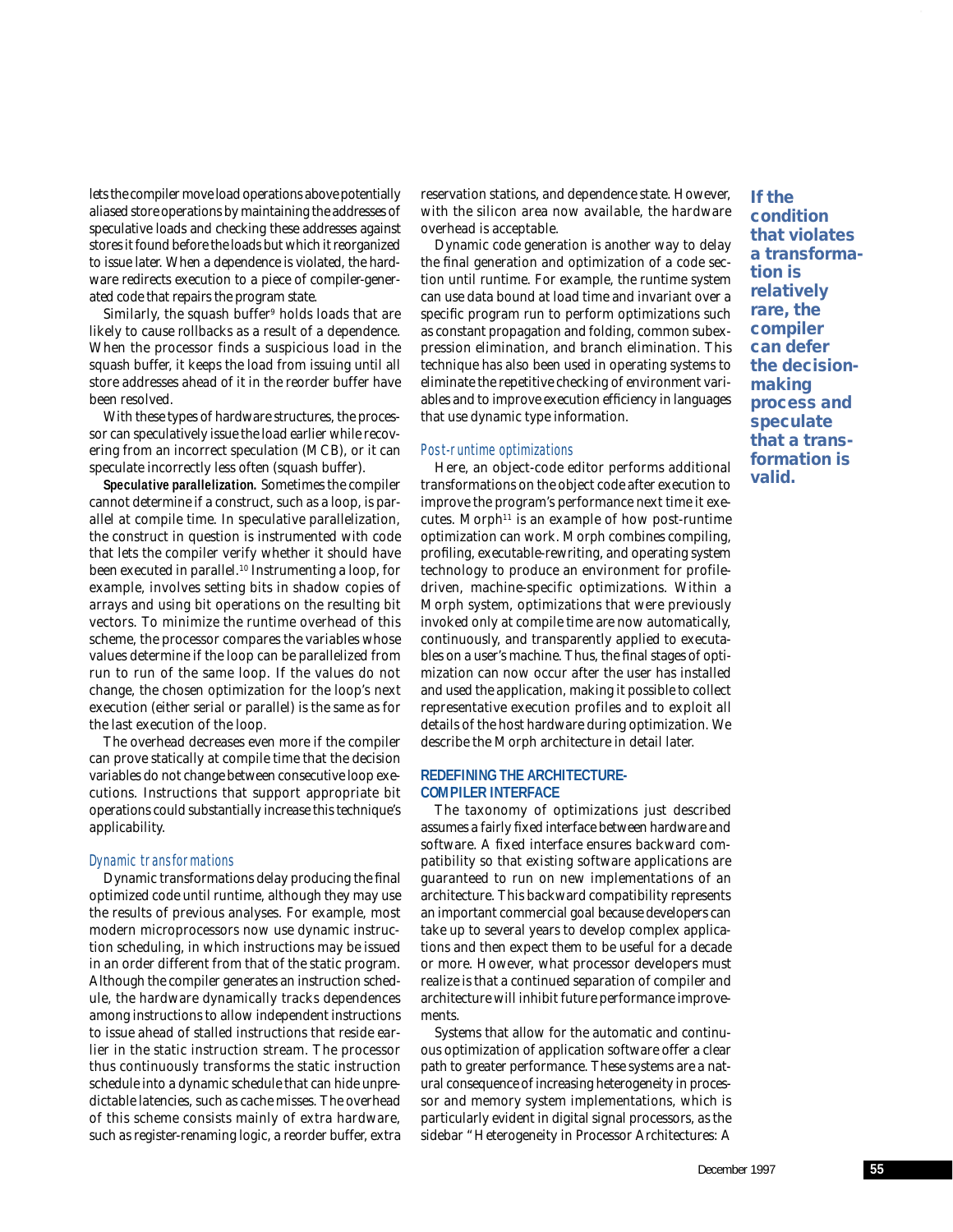

**Figure 3. The Morph prototype. Morph provides for post-execution optimization through a combination of compiling, profiling, executable rewriting, and operating system technology.**

New Obstacle for Compilation" describes.

Here we describe two optimization environments that are attempting to redefine the architecture-compiler interface by automatically and transparently optimizing the application software.

#### Morph

Figure 3 shows the general structure of a prototype version of Morph,<sup>11</sup> which was implemented for Digital

# **Heterogeneity in Processor Architectures: A New Obstacle for Compilation**

The increasing complexity of microarchitectures is leading to design decisions that compromise homogeneity, making compilation difficult. This issue is already a key research challenge in digital signal processors. DSPs feature small, nonhomogeneous register sets, specialized functional units, restricted connectivity, and highly irregular data paths. They must also meet tight timing constraints with very little code, typically about a thousand instructions. Conventional techniques for commercial compilergenerated code tend to produce very inefficient code for these processors. In fact, hand-coding for DSPs can triple perfomance and result in more compact code.<sup>1</sup>

Thus, most code for DSPs is now written manually. However, the increasing complexity of applications, the demand for shorter time to market, and the lower development and maintenance costs of modern DSPs are pushing designers toward the use of high-level language compilation.

Unfortunately it is extremely difficult to design an appropriate compiler, given the combination of heterogeneous architectures, timing limitations, and small code size. Moreover, many embedded systems applications and general computing environments require low power use, which constrains the design of both hardware and software even more.

Although performance improvements generally also improve

Equipment's Alpha-based workstations running Digital's Unix. The Morph executable acts as the link between the traditional optimization phase at compile time and the continuous reoptimization phase handled by the Morph components on the end-user's system. This executable includes supplementary information that is normally discarded after compilation but is required for effective reoptimization—for example, a list of target addresses for computed **goto** operations. The Morph editor implements the optimizations Morph provides.

The prototype system implements three code-layout optimizations: branch alignment, procedure splitting, and procedure placement. These optimizations are driven by statistical profile information that the Morph Monitor collects.

The Morph Monitor is an operating system pseudodevice that samples the program counter of all running applications. The prototype has demonstrated that sampling in this manner increases an application's runtime by less than 0.3 percent, which is less than the normal execution-time variability in Digital Unix.

The Morph Manager is a user-level daemon that provides off-line profile management and analysis. It determines when reoptimization should occur. Finally, the PostMorph tool analyzes and rewrites legacy exe-

power dissipation, studies show that for a given performance there may be additional power savings from the way instructions are selected and scheduled. Some tools now support a low-power analysis of architectures, but low-power software compilation has only recently emerged as a research area. The current trend is toward cleaner DSP architectures (typically very long instruction width), although compilation is expected to remain a challenge because of constraints particular to DSP applications.

Increased heterogeneity is beginning to appear frequently in general-purpose processors as well. For example, almost all microprocessor vendors now include some type of specialized support for multimedia. With very small increases in cost, these processors have incorporated significant increases in performance for such applications. The latest wide-issue superscalar processors are also clustering register banks with certain functional units and creating nonorthogonal forwarding paths, much like early very-longinstruction-width machines. Thus, in the near future general-purpose processors are likely to face compilation challenges similar to those DSP designers are now attempting to overcome.

#### **Reference**

1. C. Gebotys and R. Gebotys, "Complexities in DSP Software Compilation: Performance, Code Size, Power, Retargetability," in *Proc. Hawaii Int'l Conf. Systems Science*, IEEE CS Press, Los Alamitos, Calif., to be published in 1998, pp. 150-156.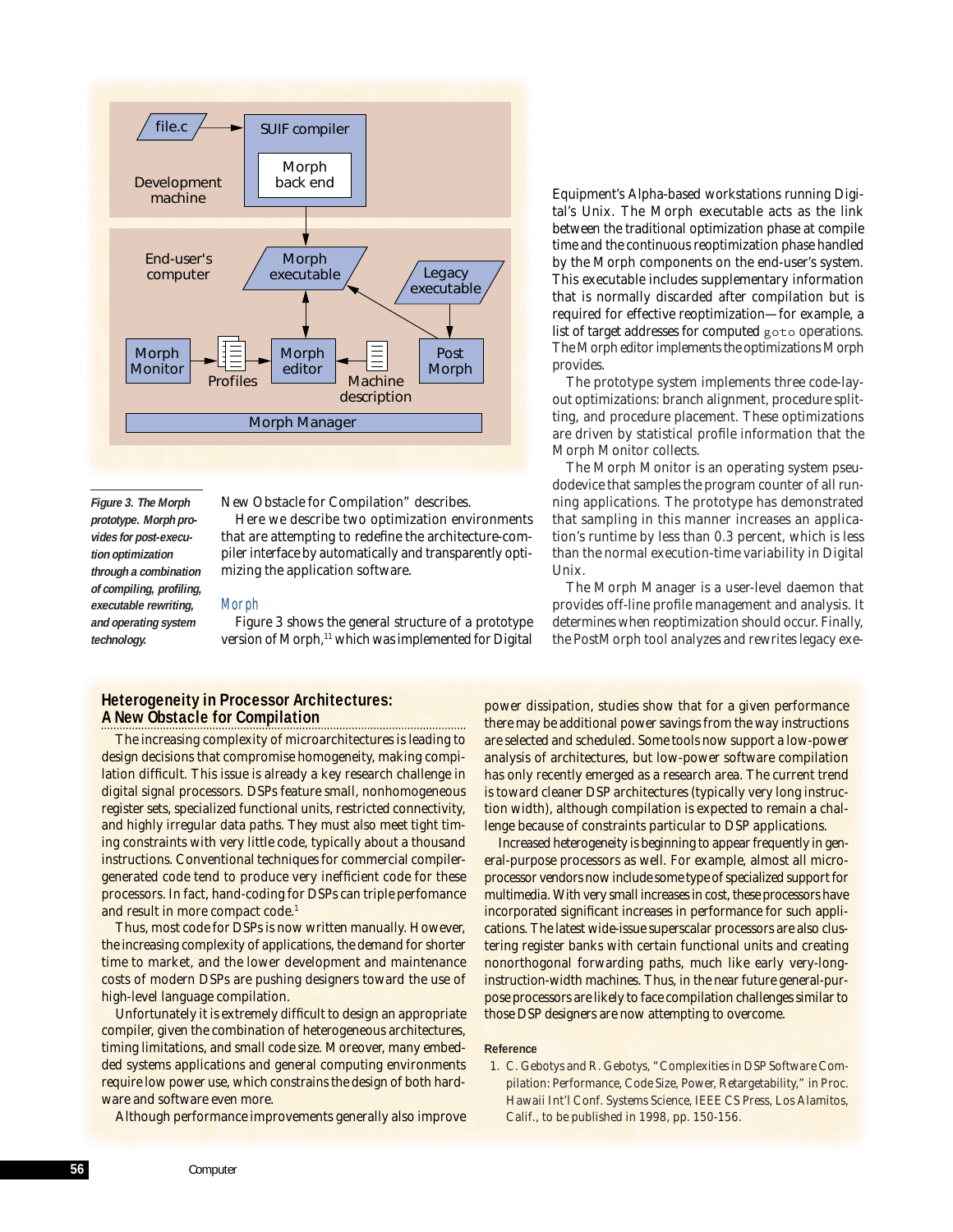cutables to recover discarded information required by the automatic optimization process and to provide the system with a way to evolve.

#### **Dynamite**

Dynamite12 is an execution environment designed for experimentation with pure runtime optimizations. Dynamite operates on a program consisting of *subject instructions.* These instructions are never directly executed by the underlying target processor; instead, each instruction is translated into an intermediate representation when it is first executed. As the processor encounters jumps, the environment translates the intermediate representation for the previous block of instructions into a block of target instructions and executes it. When the same instruction is reexecuted, the processor can use the translated instructions directly. The environment also dynamically profiles the running program, and as it detects hot spots (groups of frequently used instruction blocks), it invokes an optimizer to generate higher quality code for these spots. The optimizer uses the intermediate representation generated by the initial translator, and benefits from the analysis carried out during the initial translation.

As execution proceeds, Dynamite combines larger and larger groups of blocks, often giving more and more scope for optimization. When conventional optimization reaches its limits in innermost blocks, Dynamite investigates value-specific optimizations that create special-purpose sections of code tailored to the program's current behavior. It minimizes the cost of analysis by limiting its scope to the group of blocks currently being optimized. It avoids analysis that must proceed beyond this scope by planting the appropriate tests at the entry to the optimized group. Early results show speedups of two to four on key inner program loops. A major goal of this research is to make these speedups available over whole program runtimes.

Because no subject instruction is ever directly executed, the subject and target architectures need not be the same. In fact, the Dynamite system is constructed with replaceable front and back ends to construct a family of cross-platform dynamic binary translators.

**MA** any of the optimizations we have described<br>require new hardware support and are thus<br>not compatible with older machines. The require new hardware support and are thus not compatible with older machines. The large installed base of legacy binaries would also fail to take advantage of many of the new hardware mechanisms that the research community has proposed. The rate of microprocessor innovation will

determine if architectural independence is worth the price. A slow, gradual introduction of new features would give software time to catch up. Conversely, a relentless unfolding of new hardware features would mean systems must not require a complete recompilation to exploit each new feature. The industry is closer to the second scenario and is likely to grow even more so, as on-chip resources increase by orders of magnitude. We thus expect to see even more radical interaction changes—an even fuzzier line between architecture and compiler. ❖

#### **References**

1. J. Lo and S. Eggers, "Improving Balanced Scheduling with Compiler Optimizations That Increase Instruction-Level Parallelism," in *Proc. Conf. Programming Language Design and Implementation*, ACM Press, New York, 1995, pp. 151-162.

- 2. A. Nicolau, "Run-Time Disambiguation: Coping with Statically Unpredictable Dependencies," *IEEE Trans. Computers*, May 1989, pp. 663-678.
- 3. A. Sodani and G. Sohi, "Dynamic Instruction Reuse," in *Proc. Int'l Symp. Computer Architecture*, IEEE CS Press, Los Alamitos, Calif., 1997, pp. 194-205.
- 4. D. Burger, S. Kaxiras, and J. Goodman, "Datascalar Architectures," in *Int'l Symp. Computer Architecture*, IEEE CS Press, Los Alamitos, Calif., 1997, pp. 338-349.
- 5. H. Hwu et al., "The Superblock: An Effective Technique for VLIW and Superscalar Compilation," *J. Supercomputing*, Jan.-Feb. 1993, pp. 229-248.
- 6. M. Smith, "Architectural Support for Compile-Time Speculation," in *Architectural Support for Compile-Time Speculation*, D. Lilja and P. Bird, eds., Kluwer Academic, New York, 1994, pp. 13-49.
- 7. G. Sohi, S. Breach, and T. Vijaykumar, "Multiscalar Processors," in *Proc. Int'l Symp. Computer Architecture*, IEEE CS Press, Los Alamitos, Calif., 1997, pp. 414-425.
- 8. D. Gallagher et al., "Dynamic Memory Disambiguation Using the Memory Conflict Buffer," in *Proc. Symp. Architectural Support for Programming Languages and Operating Systems*, ACM Press, New York, 1994, pp. 183-193.
- 9. A. Moshovos et al., "Dynamic Speculation and Synchronization of Data Dependences," in *Proc. Int'l Symp. Computer Architecture*, IEEE CS Press, Los Alamitos, Calif., 1997, pp. 181-193.
- 10. W. Blume et al., "Parallel Programming with Polaris," *Computer*, Dec. 1996, pp. 78-82.
- 11. X. Zhang et al., "System Support for Automatic Profiling and Optimization," in *Proc. Symp. Operating Systems Principles*, ACM Press, New York, 1997, pp. 15-26.
- 12. A. Rawsthorne and J. Souloglou, *Dynamite: A Framework for Dynamic Retargetable Binary Translation*, Tech.